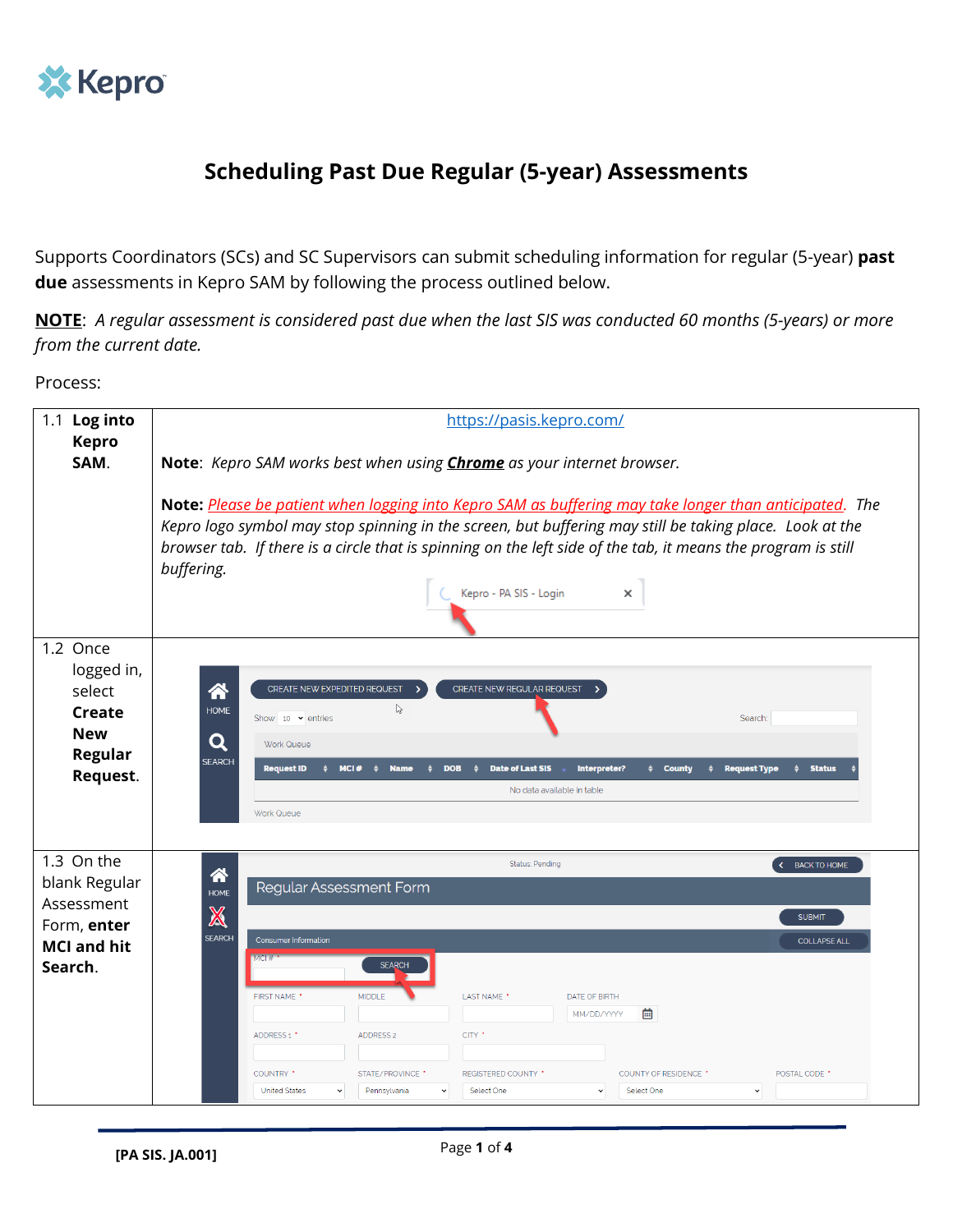

|                                                                                             | Note: When MCI is entered and Search is selected the individual's demographics, if in the system, will auto-<br>populate.                                                                                                                                                                                                                                                                                                                                                                                                                                                                                                                                                                                                                                                     |  |  |  |  |  |  |
|---------------------------------------------------------------------------------------------|-------------------------------------------------------------------------------------------------------------------------------------------------------------------------------------------------------------------------------------------------------------------------------------------------------------------------------------------------------------------------------------------------------------------------------------------------------------------------------------------------------------------------------------------------------------------------------------------------------------------------------------------------------------------------------------------------------------------------------------------------------------------------------|--|--|--|--|--|--|
| $1.4$ If<br>individual is<br>not in Kepro<br>SAM system,<br>an error<br>message will        | Error<br>ø<br>×<br>Unable to find exactly one match.                                                                                                                                                                                                                                                                                                                                                                                                                                                                                                                                                                                                                                                                                                                          |  |  |  |  |  |  |
| display.<br><b>Stop.</b> Double<br>check MCI.                                               | OK<br>Note: If MCI is not identified in system, check MCI to ensure it was entered correctly and retry.                                                                                                                                                                                                                                                                                                                                                                                                                                                                                                                                                                                                                                                                       |  |  |  |  |  |  |
| 1.5 If last<br>assessment<br>was less<br>than 5-years<br>a notification<br>will display.    | The Regular Assessment Request cannot be created at this time. The last SIS for this individual was completed less than 5 years ago, or scheduling<br>is in progress. If you need a copy of the most recent assessment, please email PAODPAssessments@kepro.com.<br>Note: If the last SIS assessment for the individuall was LESS THAN 5 years ago, the above error message will<br>apear at the top of the queue. If the individual is in need of an assessment because of a significant life<br>change, a request for an Expedited Assessment can be made pending approval by the AE and Regional ODP<br>Lead. Exit here and go back to Home screen.<br>CREATE NEW EXPEDITED REQUEST<br>谷<br>CREATE NEW REGULAR REQUEST<br><b>HOME</b><br>Show 10 $\vee$ entries<br>Search: |  |  |  |  |  |  |
|                                                                                             | Q<br><b>Work Queue</b><br><b>SEARCH</b><br>$\div$ MCI#<br><b>Request ID</b><br><b>Name</b><br><b>DOB</b><br><b>Date of Last SIS</b><br>Interpreter?<br># County<br><b><math>\div</math></b> Status<br>$\bullet$<br># Request Type<br>Note: At this time, you will need to re-enter the information as an Expedited Request and select reason as<br><b>Significant Life Change.</b>                                                                                                                                                                                                                                                                                                                                                                                            |  |  |  |  |  |  |
| $1.6$ If<br>individual has<br>never had a<br>SIS before, a<br>notification<br>will display. | Please submit as an Expedited Request, first assessment.<br>Note: If the individual has never had a SIS assessment before, the above error message will appear at the<br>top of the queue. An Expedited Assessment Request, for a first assessment can be made pending approval<br>from the AE and Regional ODP Lead. Exit here and go back to the Home screen to select Create New<br><b>Expedited Request.</b>                                                                                                                                                                                                                                                                                                                                                              |  |  |  |  |  |  |
|                                                                                             | CREATE NEW EXPEDITED REQUEST<br>谷<br>CREATE NEW REGULAR REQUEST<br><b>HOME</b><br>Show 10 $\vee$ entries<br>Search:<br>Q<br>Work Queue<br><b>SEARCH</b><br>$\div$ MCI#<br>$#$ Name<br>$\div$ DOB<br>Date of Last SIS<br>Interpreter?<br># County<br>$\div$ Status<br><b>Request ID</b><br># Request Type                                                                                                                                                                                                                                                                                                                                                                                                                                                                      |  |  |  |  |  |  |
|                                                                                             | Note: At this time, you will need to re-enter the information as an Expedited Request and select reason as<br>First SIS.                                                                                                                                                                                                                                                                                                                                                                                                                                                                                                                                                                                                                                                      |  |  |  |  |  |  |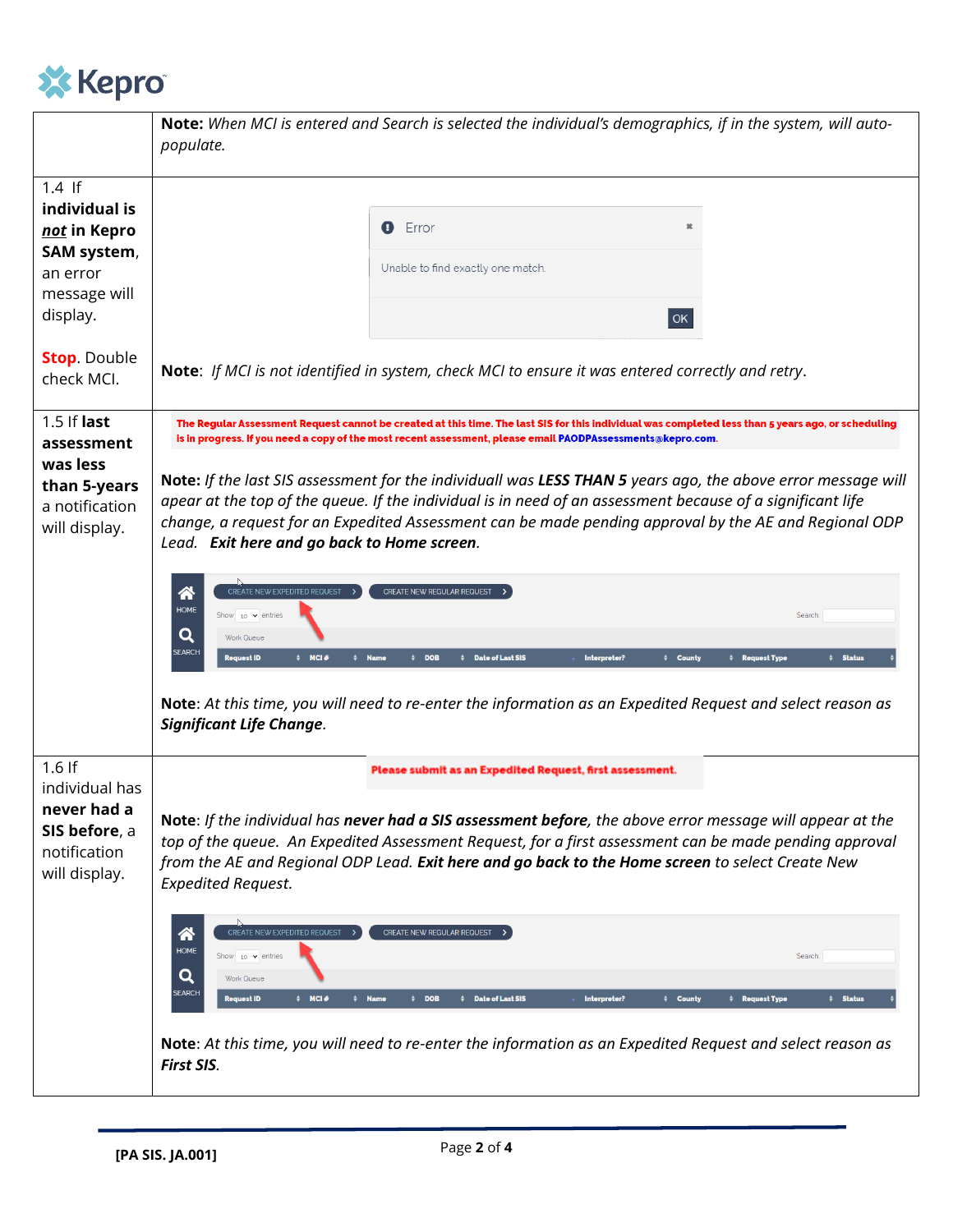

| 1.7 If MCI is |                                                                                                            |                                                                                                      |                                                          |  |  |  |  |
|---------------|------------------------------------------------------------------------------------------------------------|------------------------------------------------------------------------------------------------------|----------------------------------------------------------|--|--|--|--|
| identified in | Status, Periding<br>K BACK TO HOME                                                                         |                                                                                                      |                                                          |  |  |  |  |
| system,       | 谷<br>Regular Assessment Form<br><b>HOME</b>                                                                |                                                                                                      |                                                          |  |  |  |  |
| demographic   |                                                                                                            |                                                                                                      | <b>SUBMIT</b>                                            |  |  |  |  |
| information   | Q<br><b>Consumer Information</b>                                                                           |                                                                                                      | <b>COLLAPSE ALL</b>                                      |  |  |  |  |
| will auto-    | <b>SEARCH</b><br>MCI# $*$                                                                                  | <b>SEARCH</b><br>DEMOGRAPHICS CAN BE EDITED AS NEEDED                                                |                                                          |  |  |  |  |
| populate      | 001001001                                                                                                  |                                                                                                      |                                                          |  |  |  |  |
| and can be    | <b>FIRST NAME</b> '<br><b>MIDDLE</b>                                                                       | LAST NAME <sup>*</sup><br>DATE OF BIRTH                                                              |                                                          |  |  |  |  |
| edited.       | <b>SHERLOCK</b>                                                                                            | <b>HOLMES</b><br>MM/DD/YYYY                                                                          | 蔨                                                        |  |  |  |  |
|               | ADDRESS 1 *<br><b>ADDRESS 2</b>                                                                            | CITY <sup>*</sup>                                                                                    |                                                          |  |  |  |  |
|               | 221B BAKER ST                                                                                              | <b>TEST</b>                                                                                          |                                                          |  |  |  |  |
|               | COUNTRY *                                                                                                  | STATE/PROVINCE *<br><b>REGISTERED COUNTY *</b>                                                       | POSTAL CODE <sup>+</sup><br><b>COUNTY OF RESIDENCE *</b> |  |  |  |  |
|               | <b>United States</b><br>$\checkmark$                                                                       | Adams<br>Pennsylvania<br>$\checkmark$<br>$\checkmark$                                                | Adams<br>01201<br>$\check{~}$                            |  |  |  |  |
|               | W                                                                                                          |                                                                                                      |                                                          |  |  |  |  |
| 1.8 Enter all | <b>EMAIL</b><br><b>PHONE</b>                                                                               | <b>INTERPRETER NEEDED?</b> *<br>IF YES, LANGUAGE                                                     |                                                          |  |  |  |  |
| scheduling    | $(111)211 - 3221$                                                                                          | ○ Yes ● No                                                                                           |                                                          |  |  |  |  |
| information   | RECEIVING RESIDENTIAL SERVICES? *                                                                          | IF YES, PLEASE DESCRIBE. *                                                                           |                                                          |  |  |  |  |
| requested.    | ● Yes O No                                                                                                 | Lives with Lifesharing provider, John Watson.                                                        |                                                          |  |  |  |  |
|               |                                                                                                            |                                                                                                      |                                                          |  |  |  |  |
|               |                                                                                                            |                                                                                                      |                                                          |  |  |  |  |
|               | <b>CONTACT NAME</b><br><b>CONTACT PHONE</b>                                                                | <b>CONTACT EMAIL</b>                                                                                 |                                                          |  |  |  |  |
|               | John Watson<br>(111) 211 - 3221                                                                            | j.watson@livingwell.com                                                                              |                                                          |  |  |  |  |
|               | Scheduling Information                                                                                     |                                                                                                      |                                                          |  |  |  |  |
|               | BEST TIME FOR SCHEDULING                                                                                   |                                                                                                      |                                                          |  |  |  |  |
|               | Anytime                                                                                                    | $\check{ }$                                                                                          |                                                          |  |  |  |  |
|               | DESIRED MEETING LOCATION                                                                                   |                                                                                                      |                                                          |  |  |  |  |
|               | Virtual                                                                                                    |                                                                                                      |                                                          |  |  |  |  |
|               | <b>SPECIAL NOTES</b>                                                                                       |                                                                                                      |                                                          |  |  |  |  |
|               | Sherlock can be met but will not stay for the entire meeting                                               |                                                                                                      |                                                          |  |  |  |  |
|               | Respondent Information                                                                                     |                                                                                                      |                                                          |  |  |  |  |
|               | ADD RESPONDENT<br>Please include a minimum of two Respondents with your submission.                        |                                                                                                      |                                                          |  |  |  |  |
|               |                                                                                                            | Consumer is receiving Residential Services. Please include Residential Provider as a Respondent.     |                                                          |  |  |  |  |
|               | FIRST NAME *<br>LAST NAME *                                                                                | <b>EMAIL</b><br>PHONE <sup>*</sup><br>RELATIONSHIP <sup>*</sup>                                      | <b>AGENCY</b><br><b>DELETE</b>                           |  |  |  |  |
|               | <b>John</b><br>Watson                                                                                      | j.watson@livingwell<br>(111) 211 - 3221                                                              | <b>Living Well</b><br>Service Provider Y                 |  |  |  |  |
|               | FIRST NAME *<br>LAST NAME *                                                                                | <b>EMAIL</b><br>PHONE <sup>*</sup><br>RELATIONSHIP *                                                 | <b>AGENCY</b>                                            |  |  |  |  |
|               | <b>Doe</b><br>Jane                                                                                         | jdoe@mysupport.cc<br>$(111)212 - 4621$                                                               | <b>DELETE</b><br>Support Coordin v<br>My Support         |  |  |  |  |
|               |                                                                                                            |                                                                                                      |                                                          |  |  |  |  |
|               |                                                                                                            |                                                                                                      | <b>SUBMIT</b>                                            |  |  |  |  |
|               |                                                                                                            |                                                                                                      |                                                          |  |  |  |  |
|               | Note: All information marked with a red asterisk $(*)$ must be completed for the scheduling information to |                                                                                                      |                                                          |  |  |  |  |
|               | be submitted.                                                                                              |                                                                                                      |                                                          |  |  |  |  |
|               |                                                                                                            |                                                                                                      |                                                          |  |  |  |  |
|               |                                                                                                            | Note: At least two respondents are required for the assessment to be scheduled/completed. Additional |                                                          |  |  |  |  |
|               | considerations:                                                                                            |                                                                                                      |                                                          |  |  |  |  |
|               |                                                                                                            | If the indiviidual receives residential services, a representative of the residential agency MUST be |                                                          |  |  |  |  |
|               |                                                                                                            | present, preferably the person(s) who know the individual the best.                                  |                                                          |  |  |  |  |